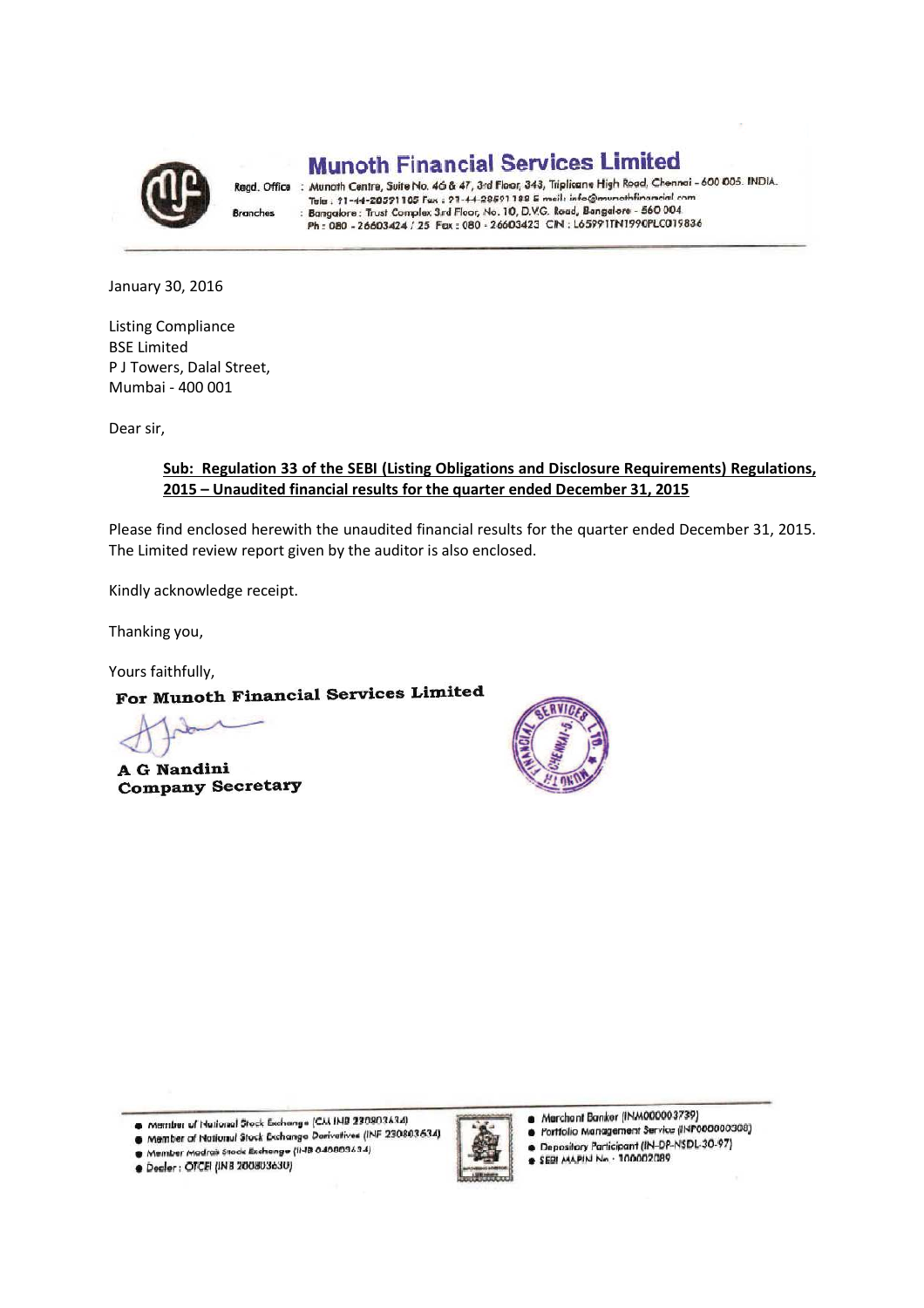

# **MUNOTH FINANCIAL SERVICES LIMITED**<br>
Regd. Office: Suite No. 46 & 47, Munoth Centre<br>
343, Triplicane High Road, Chennai - 600 005

**UNAUDITED FINANCIAL RESULTS FOR THE QUARTER ENDED 31.12.2015** (Rs. In Lakhs)

| Sr.<br>No. | <b>Particulars</b>                                                                                                                                                                                                                                                       | Three months<br>ended<br>(31/12/2015) | Three months ng 3 months<br>ended<br>(30/09/2015) | Correspondi<br>ended in the<br>previous year ended<br>(31/12/2014) | Year to Date<br>figures for<br>current Period<br>(31/12/2015) | Year to Date<br>figures for the<br>previous year<br>ended<br>(31/12/2014) | Previous<br>accounting year<br>ended<br>(31/03/2015) |
|------------|--------------------------------------------------------------------------------------------------------------------------------------------------------------------------------------------------------------------------------------------------------------------------|---------------------------------------|---------------------------------------------------|--------------------------------------------------------------------|---------------------------------------------------------------|---------------------------------------------------------------------------|------------------------------------------------------|
|            |                                                                                                                                                                                                                                                                          | Unaudited*                            | Unaudited <sup>*</sup>                            | Unaudited*                                                         | Unaudited*                                                    | Unaudited*                                                                | Audited                                              |
|            | 1 Net Income from sales/services                                                                                                                                                                                                                                         | 17.42                                 | 23.17                                             | 31.99                                                              | 75.59                                                         | 104.85                                                                    | 145.01                                               |
|            | 2 Cost of sales/services                                                                                                                                                                                                                                                 |                                       |                                                   |                                                                    |                                                               |                                                                           |                                                      |
|            | (a) Increase/decrease in stock in<br>trade and work in progress                                                                                                                                                                                                          |                                       |                                                   |                                                                    |                                                               |                                                                           |                                                      |
|            | (b) Consumption of raw<br>materials                                                                                                                                                                                                                                      |                                       |                                                   |                                                                    |                                                               |                                                                           |                                                      |
|            | (c) Purchase of traded goods                                                                                                                                                                                                                                             |                                       |                                                   |                                                                    |                                                               |                                                                           |                                                      |
|            | (d) Other expenditure                                                                                                                                                                                                                                                    | 0.00                                  | 0.00                                              | 13.98                                                              | 0.00                                                          | 38.88                                                                     |                                                      |
|            | 3 Gross Profit (1-2)                                                                                                                                                                                                                                                     | 17.42                                 | 23.17                                             | 18.01                                                              | 75.59                                                         | 65.97                                                                     | 145.01                                               |
|            | 4 General Administrative Expenses                                                                                                                                                                                                                                        | 26.05                                 | 25.42                                             | 16.53                                                              | 78.08                                                         | 44.03                                                                     | 123.99                                               |
|            | <b>5 Selling and Distribution Expenses</b>                                                                                                                                                                                                                               |                                       |                                                   |                                                                    |                                                               |                                                                           |                                                      |
|            | <b>6</b> Depreciation                                                                                                                                                                                                                                                    | 3.23                                  | 2.79                                              | 2.96                                                               | 8.69                                                          | 8.84                                                                      | 15.15                                                |
|            | 7 Operating Profit before interest                                                                                                                                                                                                                                       | (11.86)                               | (5.04)                                            | (1.48)                                                             | (11.18)                                                       | 13.10                                                                     | 5.87                                                 |
|            | $(3) - (4+5+6)$<br>8 Interest                                                                                                                                                                                                                                            | 0.60                                  | 0.37                                              | 3.02                                                               | 2.15                                                          | 18.50                                                                     | 23.74                                                |
|            | 9 Exceptional Items                                                                                                                                                                                                                                                      |                                       |                                                   |                                                                    |                                                               |                                                                           |                                                      |
|            | 10 Operating Profit after interest<br>and Exceptional Items (7-8-9)                                                                                                                                                                                                      | (12.46)                               | (5.41)                                            | (4.51)                                                             | (13.33)                                                       | (5.40)                                                                    | (17.87)                                              |
| 11         | <b>Other Income</b>                                                                                                                                                                                                                                                      | 3.76                                  | 1.10                                              | 0.22                                                               | 6.86                                                          | 7.23                                                                      | 8.54                                                 |
|            | 12 Profit (+)/Loss (-) from Ordinary<br>Activities before tax (10-11)                                                                                                                                                                                                    | (8.70)                                | (4.31)                                            | (4.29)                                                             | (6.47)                                                        | 1.83                                                                      | (9.33)                                               |
|            | 13 Tax Expense                                                                                                                                                                                                                                                           | 0.39                                  | (0.44)                                            | 0.089                                                              | (0.11)                                                        | 0.08                                                                      | (2.63)                                               |
|            | 14 Net Profit (+)/ Loss (-) from<br>Ordinary Activities after tax (12-<br>13)                                                                                                                                                                                            | (9.09)                                | (3.87)                                            | (4.38)                                                             | (6.36)                                                        | 1.91                                                                      | (6.70)                                               |
|            | 15 Extraordinary items (net of tax<br>expense)                                                                                                                                                                                                                           | 0                                     | $\mathbf 0$                                       | 0                                                                  | 0                                                             | $\mathbf 0$                                                               | 0                                                    |
|            | 16 Net Profit (+)/Loss(-) for the<br>period(14-15)                                                                                                                                                                                                                       | (9.09)                                | (3.87)                                            | (4.38)                                                             | (6.36)                                                        | 1.91                                                                      | (6.70)                                               |
|            | 17 Paid-up equity share capital                                                                                                                                                                                                                                          | 516.13                                | 516.13                                            | 516.13                                                             | 516.13                                                        | 516.13                                                                    | 516.13                                               |
|            | (Face value of the Share shall be<br>indicated)                                                                                                                                                                                                                          | Rs. 10 each                           | RS. 10 each                                       | Rs. 10 each                                                        | Rs. 10 each                                                   | Rs. 10 each                                                               | Rs. 10 each                                          |
|            | 18 Reserves excluding Revaluation<br>Reserves (as per balance sheet)                                                                                                                                                                                                     |                                       |                                                   |                                                                    |                                                               |                                                                           | 217.07                                               |
|            | of previous accounting year                                                                                                                                                                                                                                              |                                       |                                                   |                                                                    |                                                               |                                                                           |                                                      |
|            | 19 Earnings Per Share (EPS)                                                                                                                                                                                                                                              | (0.18)                                | (0.07)                                            | (0.08)                                                             | (0.12)                                                        | 0.04                                                                      | (0.13)                                               |
|            | a) Basic and diluted EPS before<br><b>Extraordinary items for the</b><br>period, for the year to date and<br>for the previous year (not to be<br>annualized)<br>b) Basic and diluted EPS after<br><b>Extraordinary items for the</b><br>period, for the year to date and |                                       |                                                   |                                                                    |                                                               |                                                                           |                                                      |
|            | for the previous year (not to be                                                                                                                                                                                                                                         |                                       |                                                   |                                                                    |                                                               |                                                                           |                                                      |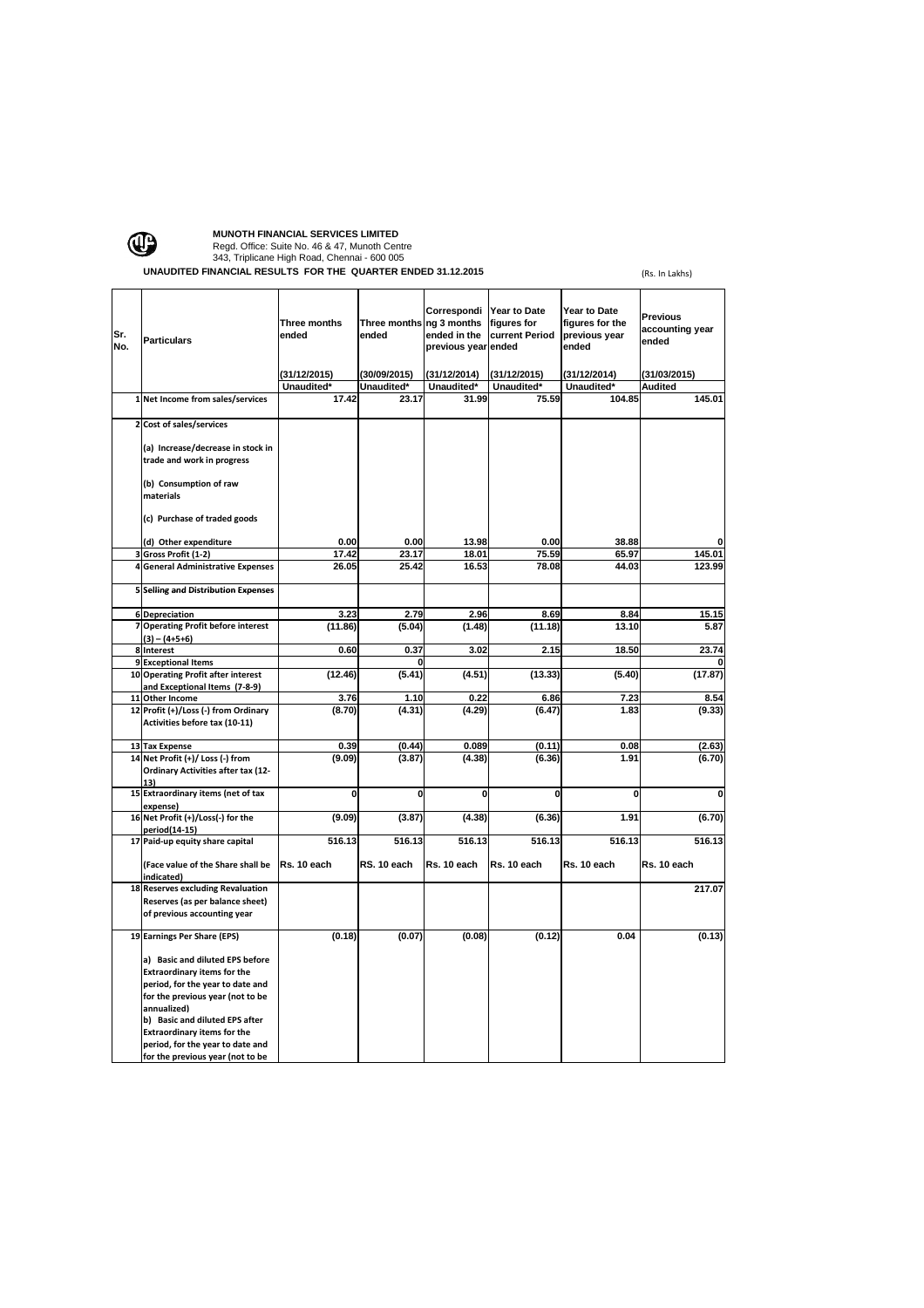**Notes:**

**1. The above unaudited results have been reviewed and recommended by the audit committee and approved by the board of directors in their meeting held on 30.01.2016**

2.Segment wise reporting is not applicable as the company operations in single segment viz. capital market<br>3. Previous period/year figures have been regrouped or reclassified wherever necessary.

**For MUNOTH FINANCIAL SERVICES LIMITED**

**Place: Chennai**

 $7 - - +$ **Date: 29/01/2016 30.01.2016 JASWANT MUNOTH**

**MANAGING DIRECTOR**